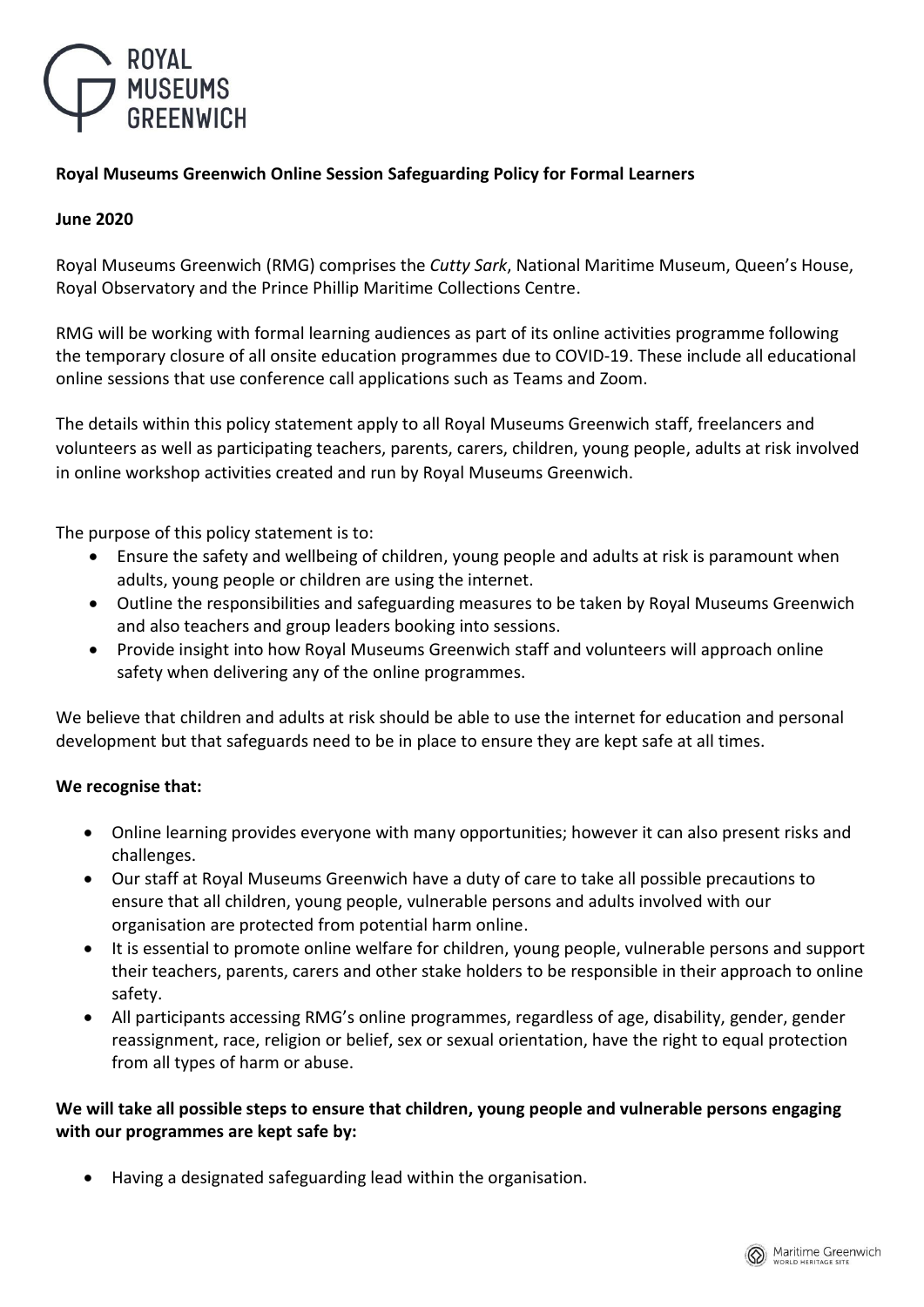

- Providing clear and specific training to staff, guests and volunteers on how to behave and run sessions online safely.
- Supporting and encouraging the young people using our service to use the internet in a way that keeps them safe and shows respect for others.
- Providing an online safety agreement and statement for use with young people and their teachers/parents/carers.
- Developing clear and robust procedures that enable us to respond appropriately to any incidents of inappropriate online behaviour, whether by an adult or a child/young person.
- The effective use of logins, passwords and accounts when appropriate to protect young people from unwanted approaches.
- Minimizing the chance that footage, recording, photography or screen shots of participants is taken and used inappropriately.
- Providing risk assessments for sessions including associated risks of any online platforms/applications used.

# **We require you as the teacher or group leader to take all possible steps to ensure the children, young people and vulnerable persons engaging with our sessions are kept safe by:**

- Supporting and encouraging the young people you work with to use the internet responsibly and shows respect for others.
- Examining the risk assessments provided about sessions and the digital platforms used and completing the online safety agreement at the end of this page to show you are aware of these risks.
- Not recording any sessions. Any form of capturing the session is not accepted unless made by RMG with authority given by all participants and their teachers and carers/parents in advance.
- Supplying sufficient supervision as outlined below:
	- o **Sessions to be streamed in school -**
		- At least one member of teaching staff must be in the session at all times. Pupils will not be allowed access into sessions until there is sufficient teacher or group leader supervision.
	- o **For students joining a session from home aged -**
		- 0-7 years must have an adult with them at all times.
		- 7-13 years must have an adult within the same social space of their home at all times.
		- **14-18 years must join the session from a social space in their home.**

Online sessions are very different to onsite sessions so we would ask that you speak to your pupils about the differences in advance. This is so they know what to expect of us, of their teacher or group leader and what is expected of them too. It also allows you to have a conversation about what to do if they encounter something they are upset by. For example:

*The session we are about to take part in will be really enjoyable. It is different to a usual museum visit though so there are some extra things to think about. When we join the session we will be met by people*